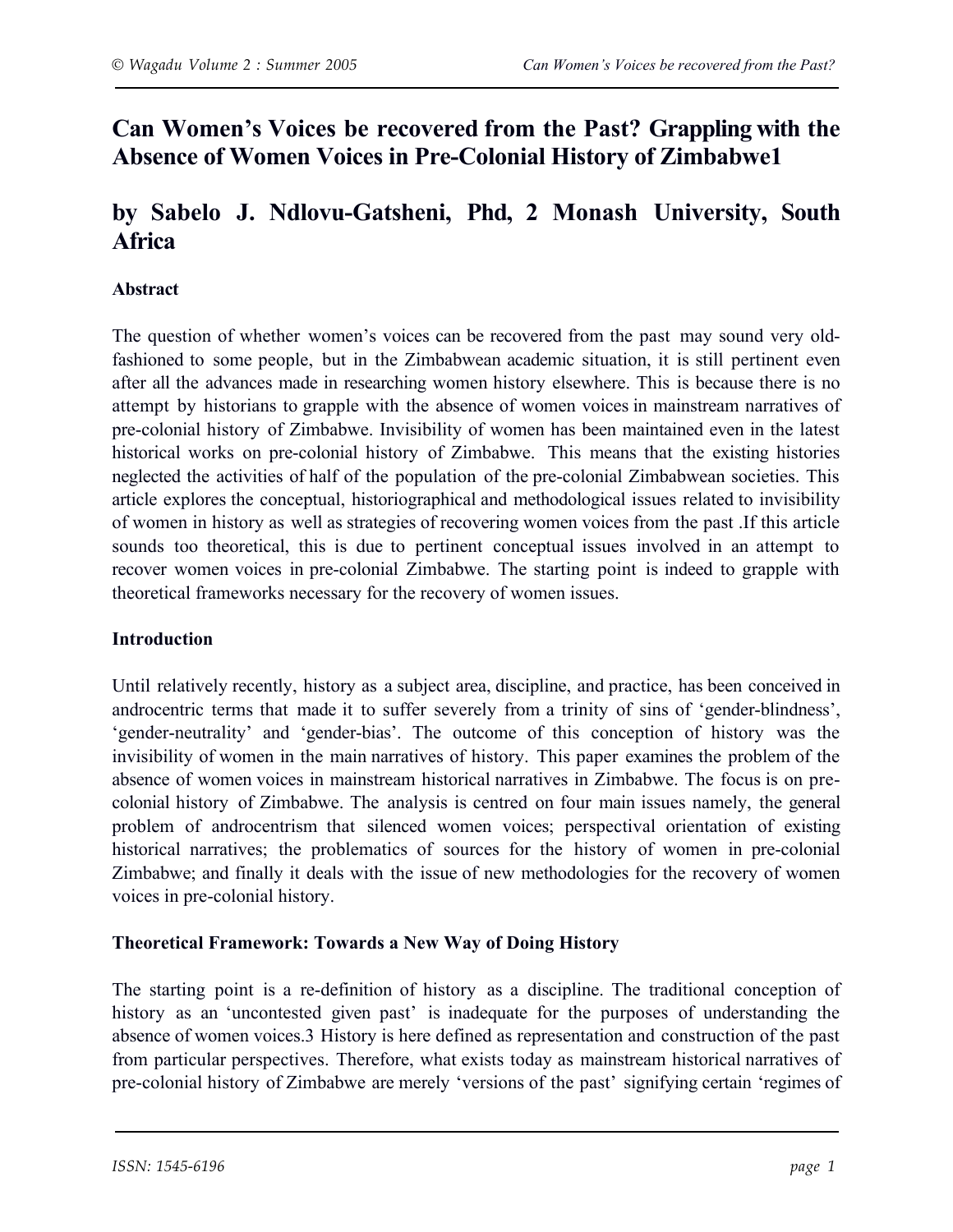truth' held by the producers of that history and confirming the dominant power configurations of the time.4 This means that there is no such thing as unmediated, unconstructed, and nonperspectival account of the past.

The approach to history adopted in this study borrows heavily from post-structuralist thinking and feminist discourses, blended together with insights from the *subaltern* studies initiated by Indian scholars.5 The whole discussion is an enterprise in deconstruction of dominant knowledge in society as championed by the French philosophers, Jacques Derrida and Michel Foucault.6 This approach is useful as it allows one to grapple and problematise issues of discourse, meaning, knowledge, epistemology, power, and metanarratives in relation to the production of history in general and the treatment of the experiences of the *subaltern* groups in historical accounts and narratives in particular.7

Himani Bannerji noted that by focusing on history as 'versions of the past we are able to foreground the role of the narrator of the past events and consequently the nature of narrative as a mode of knowing that selects, organises, orders, interprets and allegorises.'8 The important issue here is the call for a new way of doing history in general. The fundamental question to be asked is why are women voices missing/absent from historical sources in the first place? The important starting point is to engage the power relations embedded within pre-colonial African societies of Zimbabwe and informing historical accounts and records of the past. The second level is to understand the prevailing politics and power configurations shaping the thinking of the producers or narrators of the pre-colonial history of Zimbabwe. The third level is to deploy a serious engagement with methodology both as a tool of enquiry and in its relationship to epistemology. In other words, what is emphasised here is not only the need for new and innovative approaches to research methods but also a demand for a reconsideration of the purpose and power of the knowledge generated itself. What are being problematised are the whole research process, the enterprise of writing history, and the claims to objectivity.

Ann-Marie Gallagher, Cathy Lubelska and Louse Ryan wrote that, 'If relations of power and inequality determine whose voice and opinions are recorded, then they also determine who has power to speak on behalf of others, who has access to resources which aid the making of history, who is marginalised and who is silenced.'9 This has to do with discourse and power in society. Discourse is a way of speaking, thinking or writing that presents particular relationships, situations and events as self-evidently true. Within a discourse only certain things, events, situations are said, noted, recorded or thought about. To challenge these assumptions is to step outside the configurations and parameters of discourse. Discourses are therefore socially and culturally organised frameworks of meaning that define categories and specify domains of what can be said and done.10 Discourses are important because they structure the way people think and write about issues and themes. The language and meaning are both embedded within discourse. It was in language that women subjectivity as well as social organisation was defined, contested and constructed. Meaning was constructed in the relations between the originator of a statement, the language in which it was expressed, the discourse in which it formed a part, and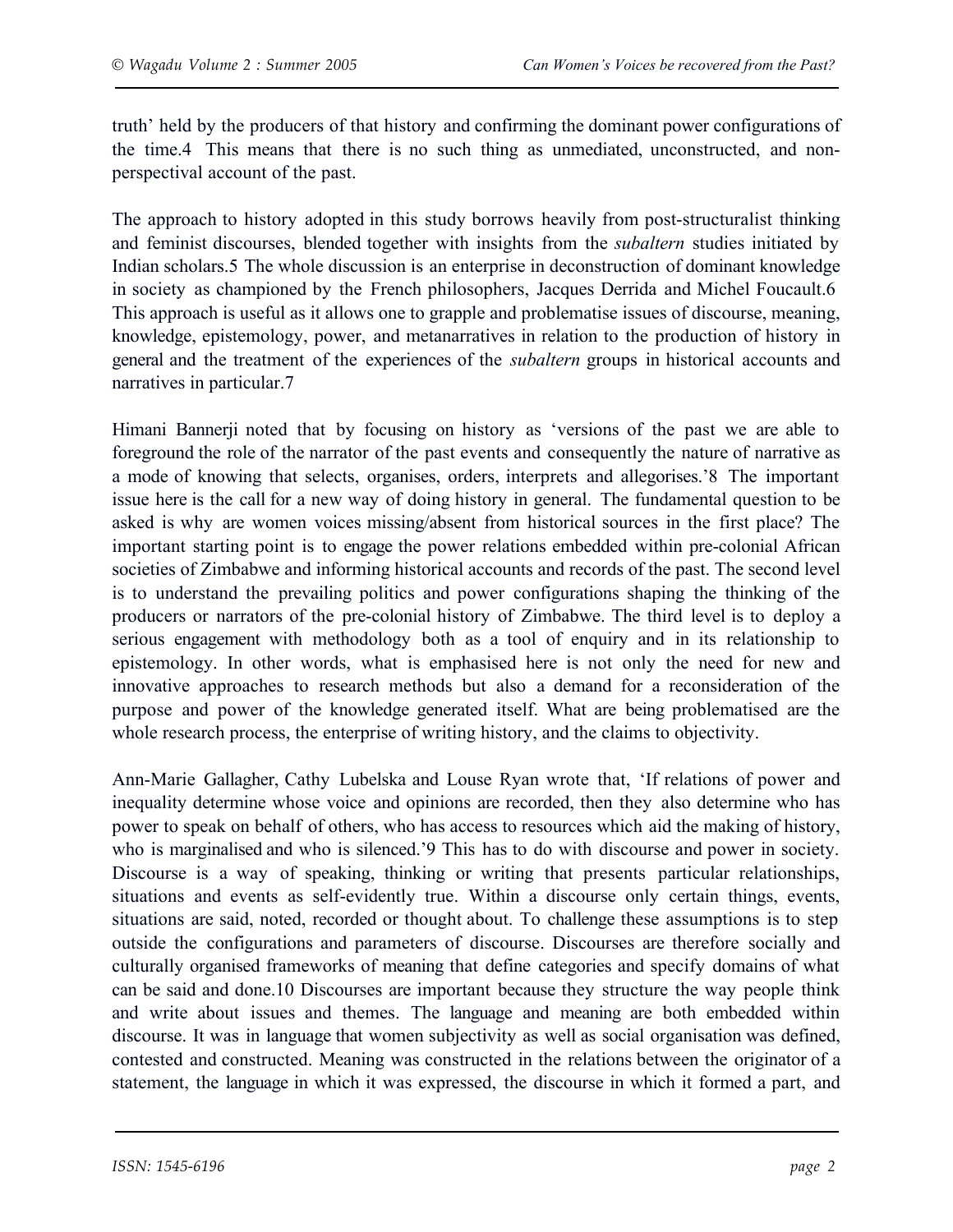the understanding of those who read/heard and interpreted it.11

Discourses are intimately involved with power relations. One is not free simply to choose which discourse he/she wished to operate in. As noted by Michael Foucault power is relational, operating in a network like fashion throughout the social world, inscribed in people's social formations and embedded in the language used. According to Foucault:

Power is not something that is acquired, seized, or shared, something that one holds on to or allows to slip away; power is exercised from innumerable points, in the interplay of nonegalitarian and mobile relations.12

Women voices in pre-colonial history were lost within the 'interplay of nonegalitarian and mobile relations' dominant in societies of the time. The crucial task awaiting researchers of women history is to penetrate the lacuna in the prevailing power/knowledge relations that silenced the voices of women. The Foucauldian post-structuralism provides us with a way of approaching discourses that have so thoroughly entered our 'thinking-as-usual' to the extent that they appear unchallengeable. It enables researchers to uncover the hidden workings of gendered power/knowledge relations. Post-structuralism is focused on small as opposed to metanarratives. It emphasizes local stories about specific discourses and power relations. In this way it brings with it the benefit of challenging what are extremely powerful discourses that structure many of the common sense way we think about the world. Resistance to metanarratives makes possible a challenge to dominant discourses of reason and rationality, which privilege ways of thinking and behaving traditionally associated with masculinity over those regarded as inhabiting the realm of the feminine.

Sherry B. Ortner argued for a greater 'rappoachment between feminist, minority, post-colonial, and subaltern scholarship.' She went on state that the existing metanarratives are characterised by denial of the intentional subject, and of the agency of women. In this way existing metanarratives, both misreads and works against the intellectual and political interests of women, minorities, post-colonial, and other subaltern subjects.13 The main questions to be confronted in the search for women voices from the past include, what forms of differences, what kinds of identities and subject positions were constructed within the framework of a given cultural, ideological, or discursive formation. This study is indeed inspired by these ideas in its search for the women voices in pre-colonial history of Zimbabwe and its suggestions are predicated on the insights from feminist, minority, subaltern, and post-colonial scholarship.

## **Metanarratives, Historiography and Androcentrism**

Metanarratives are the all-embracing explanatory concepts initiated by Enlightenment philosophers and associated with the perception of power as located in particular structures, groups or individuals. Metanarratives tell big explanatory stories about the world as a whole and humanity in general. The main narratives of the pre-colonial past of Zimbabwe fell into the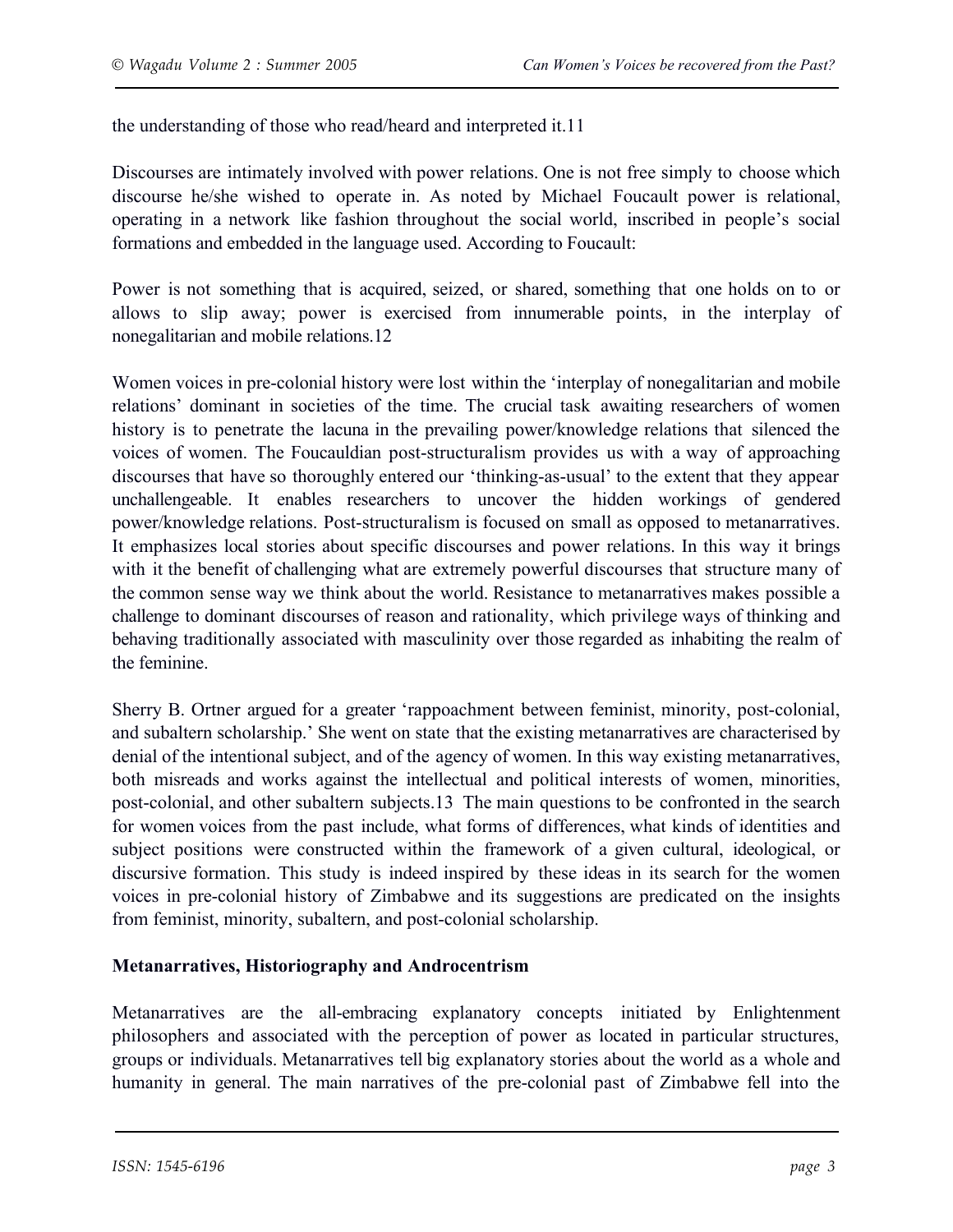category of these metanarratives in celebrating male activities and subordinating female voices. Masculinity and patriarchy were accepted as the given, dominant, order of the human history that needed no questioning and critique. Horace Campbell has recently tried to trace the main contours of these metanarratives via a critique of Enlightenment thought. He stated that Niccolo Machiavelli was the clearest articulator of patriarchal and masculinist ideas of this period. The ideas of masculinity and patriarchy were expressed very firmly in his work, *The Prince*. For Machiavelli, sovereign man was one who sought power, autonomy and honour, and avoided dependence on any one. Women were excluded from the citizen body because they constituted a threat to men both personally and politically. He went on to quote Machiavelli:

Women were both a sign of their original weakness and a threat to their self-control. Women were a potential source of conflict and division among men. More importantly, perhaps they represented competing values; they could draw men out of the public realm. The male citizen had to be persuaded that all that was of value depended on the willingness of the citizen body to defend the state.14

Enlightenment thinking elevated the male gender as the only species capable of transforming society. Male activities were considered important, particularly participation in warfare, role in state formation, and expansion of empires. This thinking proliferated into the works of early producers of pre-colonial history of Zimbabwe. Pre-colonial past was told as a story of 'big men' and their armies. Women featured less in these accounts. The few women who featured in these narratives were squeezed into parameters of existing male histories, without disrupting or questioning these. Ortner writing about women in general made the following observation:

One of the problems running through…so far is a tendency to see women a identified with male games, or as pawns in male games, or otherwise having no autonomous point of view or intentionality. At the very least it appears that, even if women have their own projects, these do not significantly organise the cultural order of gender representations and practices, which largely embody a male point of view. *Thus the question of how to think about women's relationship to a hegemonically masculinist (if not male dominant) social order must still be addressed* (My emphasis).15

Therefore, in addressing the question of women's relationship to a hegemonically masculinist social order in pre-colonial Zimbabwe, there is need to tackle such issues as the identity (gender) of the producers of the dominant knowledge as well as their perspectival orientation.

Male authors produced pre-colonial historical accounts. The leading pioneer historians of precolonial Zimbabwean history were David Norman Beach, Ngwabi Bhebe, Hoyini Bhila, Stan Mudenge, Julian Cobbing, Richard Brown, and to some extent Terence Ranger. They were basically men that dominated the production of pre-colonial history of Zimbabwe. Up to today, men rather than women are holding fort at the History Departments at the University of Zimbabwe and at Midlands State University.16 These men have shown little interest in gender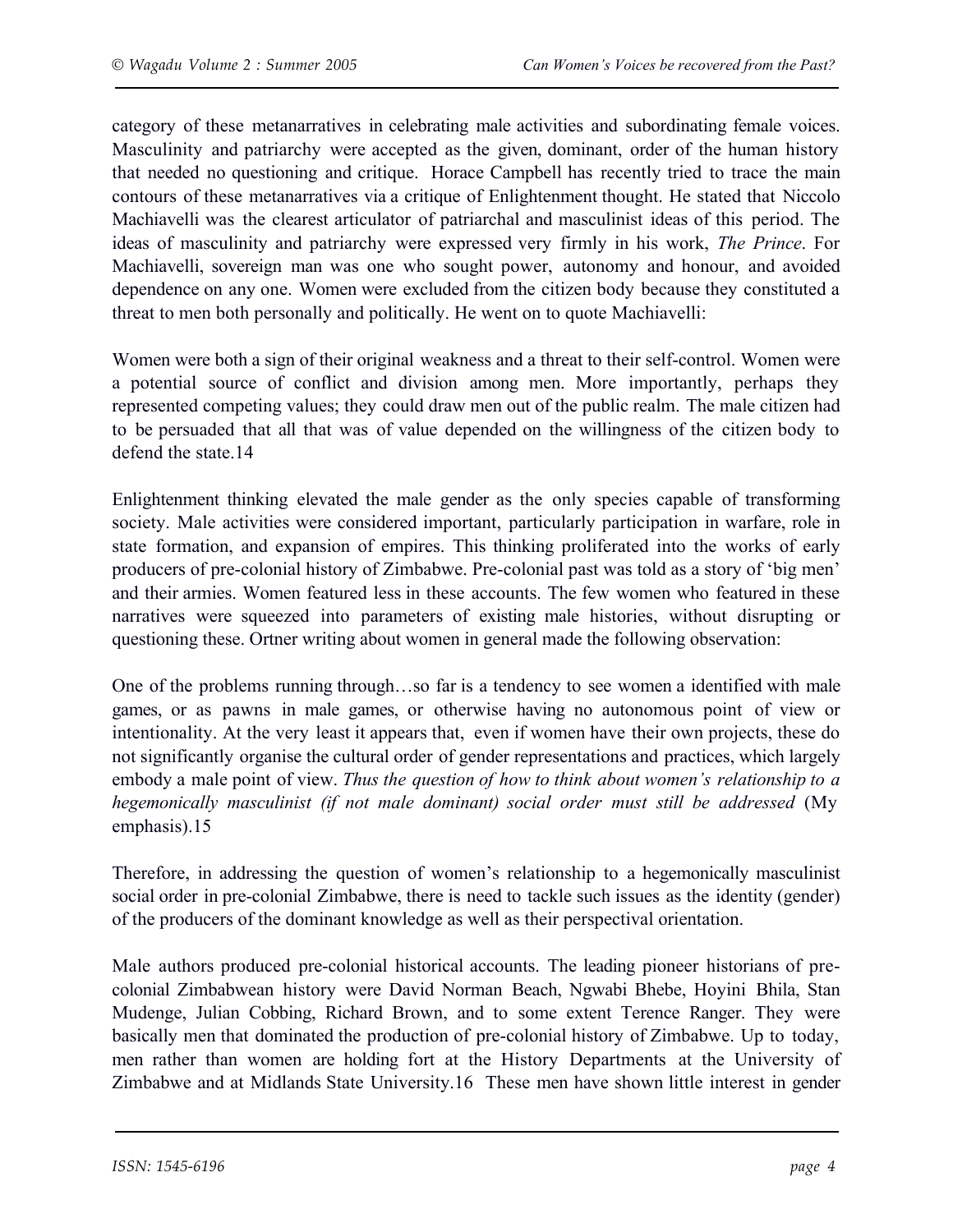and women history.

 Pre-colonial history of Zimbabwe emerged as a discipline in the University of Zimbabwe in the 1970s. Elizabeth Schmidt noted that since the early 1970s, historical studies of Zimbabwe have focused increasingly on African agency, reacting to both imperial and underdevelopment histories. While the former emphasized the progressive role of the white man in Africa, the latter stressed the state-imposed structural obstacles to African progress that smothered earlier African initiatives. The concern with African actors shaping their own history has naturally entailed the search for African voices. However, 'still dependent upon colonial and missionary sources, historians first uncovered the voices of African male elites-makers of urban political and welfare organisations and progressive farmers' associations, mission-educated teachers, clerks, and evangelists, and independent church leaders-who testified before government commissions.'17 Indeed the main pre-occupation of early producers of Zimbabwean history in general like their counterparts in other parts of the African continent was to establish African history as a reputable discipline just like imperial history that had constituted itself as *the* only history. The immediate concern was to prove that Africa had a history prior to its engagement with colonialism. This concern was heightened by the ranting of Hugh Trevor Roper who stated that the only history in Africa was that of Europeans in Africa. To him, Africa was indeed a 'Dark Continent' that deserved no studying, as darkness was not a subject of history.18 The desire was to prove Trevor Roper wrong. Further impetus to work on pre-colonial Zimbabwean societies emanated from the 'winds of change' and African nationalism that was sweeping Zimbabwe at the time. There was need to prove to the world that Africans had civilisation and history prior to the arrival of Europeans and colonialism.

The second stage in the development of historical writing in Zimbabwe involved a change in both subject and methodology. There was an effort to move away from recovery of elite voices that was rightly understood as recounting the history of a few individuals. A new history told the story of peasants and workers focusing on exploring their consciousness and modes of resistance to measures imposed by colonial capital and the state. Indeed the base was broadened, but this reconstruction of history from below in Zimbabwe remained androcentric. The voices of African subjects (peasants, workers and urban elites) have been almost exclusively male. Thus why Schmidt laments that 'most historical studies of Zimbabwe have failed to break with this pattern of neglect.'19

What can be said with certainty is that when the chorus of African voice was finally heard, it was interpreted as a single group speaking in unison. The male voice was presumed to represent collective African thought. The voice of African male elites stood in for the multi-faceted perspectives of workers, peasants and women. The history that was produced therefore suffered greatly from the three sins of 'gender-neutrality', 'gender-blindness', and 'gender-biases.'20 Studies of men's activities emerged masquerading as encapsulating the whole of the African society. What is considered as mainstream pre-colonial history of Zimbabwe can be rightly labelled 'male stream' history, that is, historical narratives premised on sexist knowledge that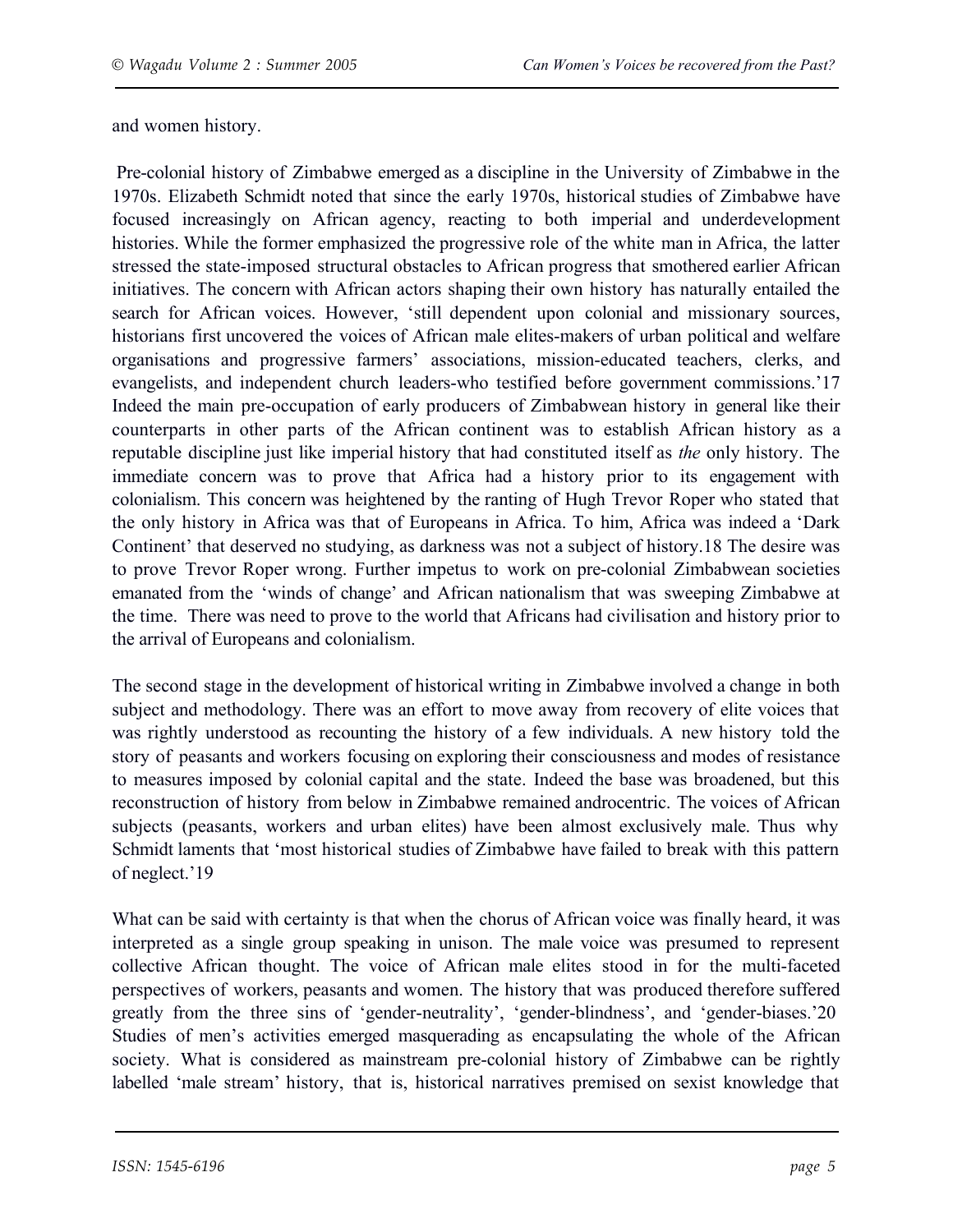legitimated the male-dominant social order. 21

The producers of pre-colonial history of Zimbabwe were pre-occupied with political history. They tirelessly described political developments, wars, battles, and celebrated the lives of great men. It is no wonder that most of the accounts of pre-colonial history of Zimbabwe focused on pre-colonial societies like Great Zimbabwe, Mapungubwe, Munhumutapa, Torwa, Manyika, Rozvi and Ndebele States, which were considered to be empires. The intention was initially to show that in pre-colonial Zimbabwe there were big empires before the coming of colonialism. 'Big men' of exceptional abilities ruled these states/empires. The subjects of investigation were limited to dynasties, kings, chieftainships, as well as reasons for the rise and fall of the so-called empires.22

Historical accounts of pre-colonial Zimbabwe are unique in that they lack even the romantic myth about the roles of women and men as equal and complementary in good old, harmonious, pre-colonial Africa or the lives of notable, exceptional, heroic women that were celebrated in other parts of Africa. Mbuya Nehanda who is celebrated in Zimbabwe was 'visibilised' more by poets, novelists and politicians than historians.23

Among the most popular works on the pre-colonial history of Zimbabwe are those of D. N. Beach. His first major work was *The Shona and Zimbabwe 900-1850.24*This book became the first detailed outline of pre-colonial Shona history in Zimbabwe*.* In this book very little is said about women. The focus is on Shona dynasties and pre-colonial Zimbabwean states. The few women who are mentioned are the wives of chiefs. These women are mentioned in passing and are included not as representatives of women in history, but precisely because they were exceptional and different from the bulk of their sisters, thus reinforcing the notion that most women's roles in the past were inconsequential. Nehanda, for instance, is mentioned because she was a spirit medium and spirit mediums participated in political affairs of pre-colonial societies.25 Beach wrote a total of six books on pre-colonial history of Zimbabwe and some of the titles were, *War and Politics in Zimbabwe.* The title captured clearly the concern of the Zimbabwean historians.26 War and politics constituted the core of pre-colonial studies as well as the activities of chiefs and kings like Mzilikazi, Lobhengula, Mapondera and many other male members of pre-colonial Zimbabwean societies. In Beach's histories, there is no doubt that emphasis tended to be upon the public, the political and those with the power to influence the tide of what were judged to be important historical events. Focus was on the singular importance of individuals and their heroic deeds.

However in 1996, Beach wrote a very interesting article on Nehanda. In the novels and poems in Zimbabwe Nehanda was presented as a heroine of the African primary resistance to colonial rule. The British executed her in 1898 for her participation in the Ndebele-Shona Uprisings of 1896-7. Nehanda was elevated to a higher heroic position in the history of Zimbabwe during the struggle for Zimbabwe, when the Zimbabwe African National Union (ZANU) and its military wing ZANLA claimed inspiration to fight the war from the spirit of Nehanda. She was worshipped as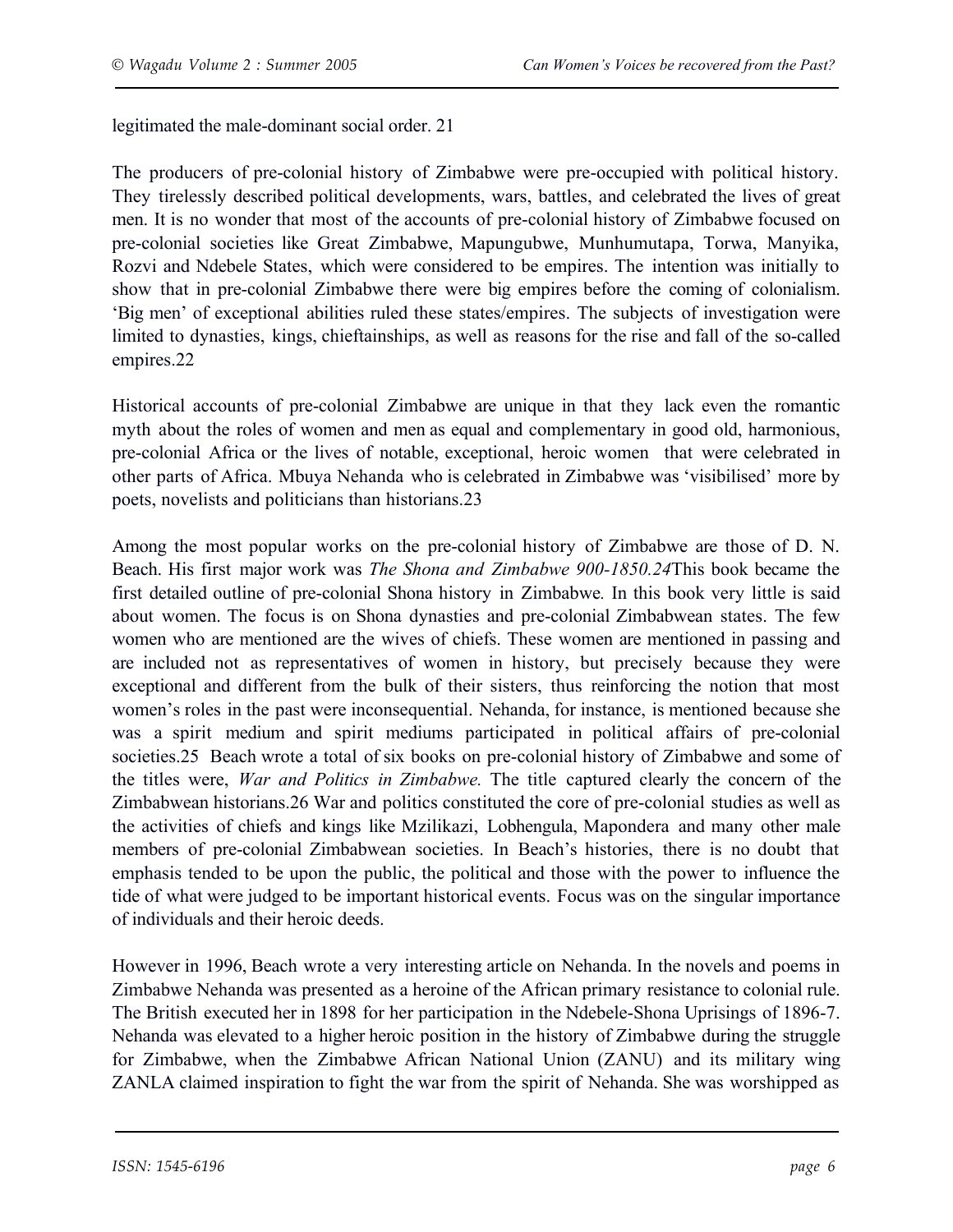a guiding spirit and songs were composed about her. After 1980, Nehanda became a national symbol of the new Zimbabwe nation and a heroine of the struggle. Beach carefully read documents, oral history, and trial material on Nehanda and produced a different history of this woman. According to Beach Nehanda was just an innocent woman who was unjustly accused. To Beach Nehanda was just a scapegoat, accused by both whites and other accused Shona men. The whites were looking for a way to publicly display revenge, while African men wanted to escape the hangman's noose. According to Beach, Nehanda did not accept that she organised the Uprising in Mashonaland and that she gave orders for the murder of the oppressive native commissioner, Pollard.27 It seems Beach's intention was to destroy the heroism accorded to Nehanda and to create a picture of an ordinary African woman who fell victim to the calculations of both African and white men. The impression given by Beach is that Nehanda's heroism is a construction of nationalist politicians who were desperate for ideological ammunition to connect the liberation struggle to the pre-colonial history and primary resistance.

 If Nehanda is conceptualised from another level it emerges that her voice is not real that of a woman in pre-colonial Zimbabwe. She features in poems and novels as well as some few historical accounts because she was considered different from other women. Her inclusion was part and parcel of the tendency among early historians to highlight the 'great women' as an antidote to the 'great men' of conventional historiography.28 Nehanda is herself suffering as a historical figure from 'masculinisation' using male standards to measure and judge her activities. She has never been studied as a woman in her own right. If she was not a spirit medium she could be suffering from invisibility together with her fellow Zimbabwean pre-colonial sisters.

Thus Nehanda's inclusion in historical narrative was not part and parcel of giving priority to the perspective of marginalised groups, particularly ordinary women. Nehanda's voice is musculinised just like that of Mantatisi, Nzinga and other pre-colonial queens and prophetesses. Marc Epprecht asked a very important question: Are these 'Great Women' credible examples of women's power in pre-colonial era? He proceeded to state that the evidence suggests not. These women were not icons of proto-feminism or feminine heroism, rather were masculinised into 'honorary males.'29

Ann-Marie Gallagher, Cathy Lubelska, and Lousie Ryan wrote of the tendency among early historians to 'add key women to men's history,' leading to misrepresentation or lack of representation of the histories of the overwhelming majority of women. This happened in a number of ways. First, it placed women within androcentric assumptions about the nature of history, particularly its pre-occupation with great and powerful men, which accordingly remained undisputed. Second, even those approaches (within social and labour history), which sought to challenge history's traditional focus upon the powerful and to give voice to the underprivileged have been inclined to do so with a tenaciously gender-blind eye.30 In other words, male experiences were seen as normative and the power dynamics of gender remained unquestioned.

Indeed in pre-colonial histories of Zimbabwe the power dynamics of gender has remained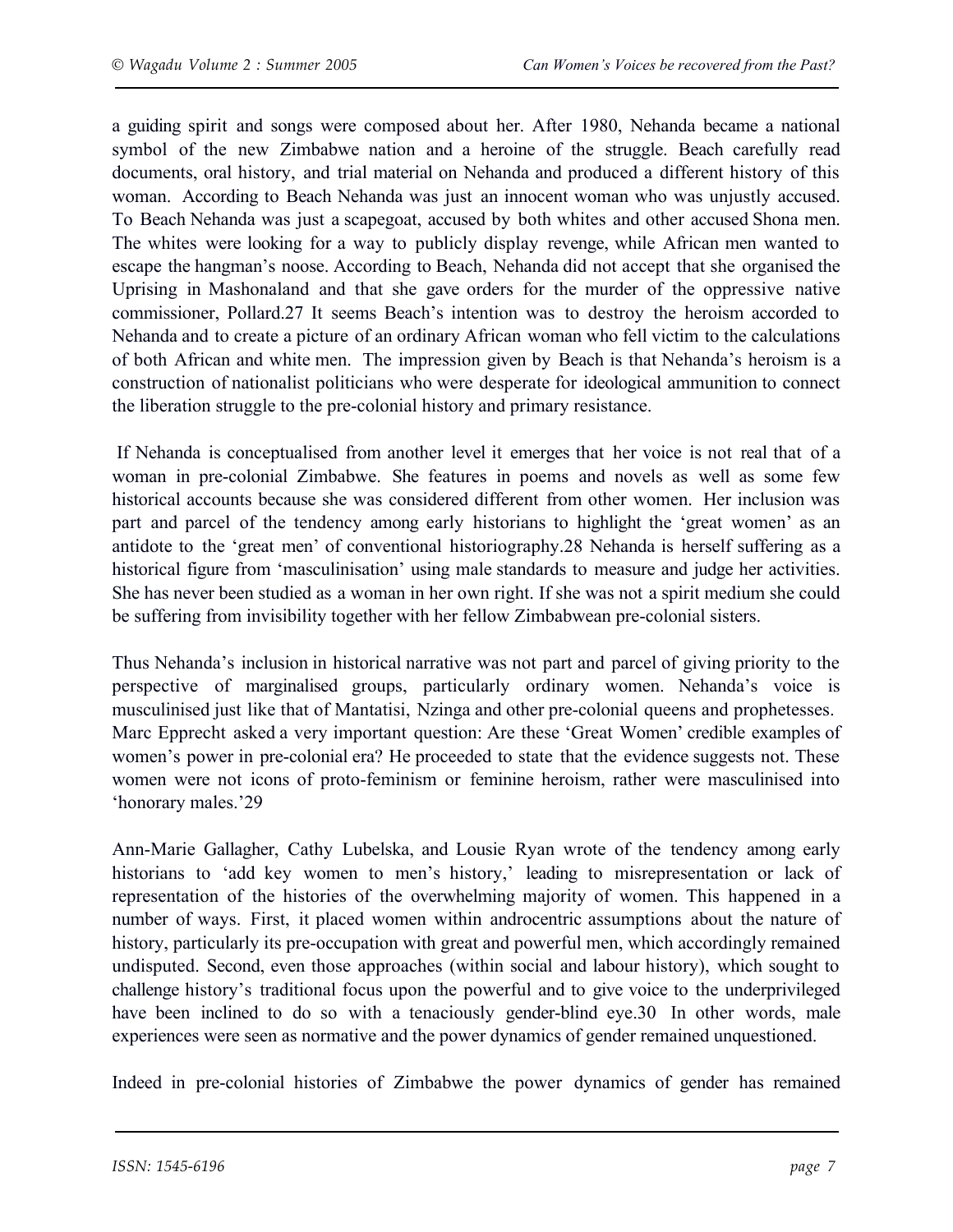unquestioned. Instead of women being represented in their own right as women, the few who feature in the historical narratives are defined in terms of their relationship to men, putting in an appearance as wives, mothers, and daughters. For example, in Stan Mudenge's book on the political history of Munhumutapa State, the few women who feature are wives of the Mutapas. The notable one is Nembudzia, who is said to have played a role in Mutapa-Portuguese relations. Even where the wives of the Mutapas are mentioned, only senior wives are mentioned by name. The majority junior wives are not mentioned. Senior wives were mentioned because they had a bearing on power configurations particularly via the production of heirs to the throne.31

Hoyini Bhila's study of the Manyika kingdom emphasises trade and politics. Women are mentioned only in pages 13, 22, and 23. In these three pages Bhila gives us a limited picture of the role of women in Manyika society. He mentions that women were active in politics since they were appointed as ward heads and acted as the king's magistrates. The female ward-heads were known as *vazvari* or *muzvari* in the singular. These two titles still conveyed the idea of women as mothers whose main duty was to produce children rather than political figures. *Kuzvara* is to give birth. Bhila concludes that women were involved in politics as a counter-force to the royal sons so as to assist the king in maintaining and centralising power structures. In the neighbouring Uteve chiefdom, women participated in the selection of the new king. Bhila leaves the story hanging simply because the activities of women were not his main concern. It seems Bhila was overwhelmed by the available evidence that made it difficult for him to just ignore the role of women in politics in southeastern Zimbabwe. His response was to say a 'little bit about women.'32 Ngwabi Bhebe concentrated on religious aspects of the Ndebele State and its interactions with the Christian missionaries. Bhebe mentions two women, Loziba, Mzilikazi's senior wife and Lomqele, a young Ndebele woman who defied Ndebele pre-colonial norms by wedding in a Christian way prior to the fall of the Ndebele state.33 Loziba was a powerful woman due to her position as the wife of the king. She features in Bhebe's historical account because her illness and death in the 1860s created tension between Christian missionaries and Ndebele religious practitioners. The Ndebele religious practitioners blamed the presence of missionaries for the illness and death of Loziba. This was part and parcel of their agenda to get scapegoats to use to justify removal of missionaries from the Ndebele State.

Julian Cobbing wrote a majestic study of Ndebele history as his doctoral thesis. His aim was to refute and explode colonial distortions and falsifications of the Ndebele past. Like his colleagues who wrote in the 1970s, the experiences of women did not matter to him much. However, in his discussion of witchcraft a few women feature as they were considered to be the leading witches. Nompethu, the mother of Mzilikazi is mentioned by name. Nompethu was a daughter of Zwide of the Ndwadwe. In Cobbing's thesis again the names of the mothers of Nkulumane the heir apparent and Lobengula are mentioned. Nkulumane's mother was Mwaka Nxumalo and Lobengula's mother was Fulatha Tshabalala from the Swazi. A lot of detail is spent on Mncengence, an influential sister of King Lobengula. Cobbing also included Xwalile, a Gaza Queen, who was married by Lobhengula to cement political alliance with the Gaza under King Mzila.34 It is apparent from the above list that these women were not a representation of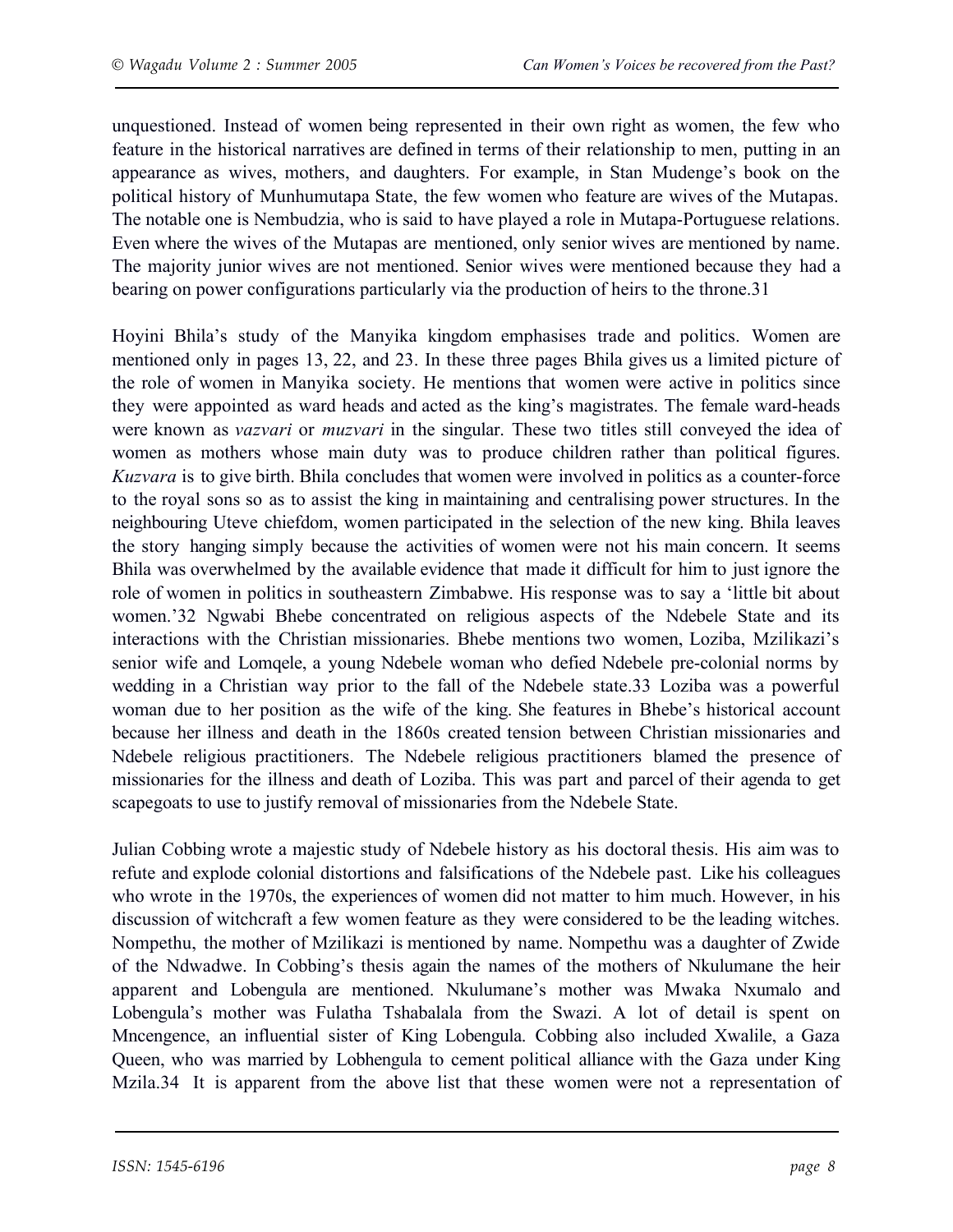ordinary Ndebele women. They belonged to powerful royal houses and were powerful by virtue of being either wives or sisters of 'big men' in the Ndebele society. However, even the information, which exists on these powerful women, is also scant compared to their male counterparts. Their voices are not coming out clearly in existing pre-colonial historical accounts.

One needs to notice that the second wave of feminism of the 1970s had not yet hit Zimbabwean historical scholarship to the extent that history continued to be articulated in masculinist terms. The producers of pre-colonial history of Zimbabwe were not enthusiastic about the imperatives of feminist history. Hence their historical accounts have remained un-gendered. Their accounts were largely premised on the nationalist paradigm whose epistemology lacked the conceptual tools as well as the ideological inclination to deal with class or gender hierarchies. Worse still, African historiography failed to deviate from the contours of western bourgeois historiography that was itself patriarchal and androcentric in its orientation.

Pathisa Nyathi, writing Ndebele pre-colonial history in the 1990s has made efforts to 'include women' in his accounts adding impressive photographs of Ndebele women which were taken during the early colonial period. Nyathi has tried to compile lists of Mzilikazi and Lobhengula's wives and daughters.35 From Pathisa's accounts one is strike by the fact the surnames of some of these women have remained unknown, having been lost in the patriarchal social order of the Ndebele society. At the end of the day Nyathi was forced to record surviving first names only. While the focus was still on elite personages, it is indeed commendable effort. The starting point is to build women history from what is available.

Barbara Mahamba wrote a Master of Arts thesis on women in the Ndebele State in the 19th Century. She used missionary records and a few oral sources to try and construct the history of women in the Ndebele State. While the thesis is not exhaustive on women issues, it offers a good starting point to anyone intending to study women in pre-colonial Zimbabwe. Mahamba proved that it is possible to construct the history of women from the existing sources.36 Mahamba exercised what is termed external and internal criticism of colonial and missionary sources so as to glean some information on women issues in pre-colonial Zimbabwe.

Marieke Faber Clarke is currently writing a biography of Queen Lozikheyi Dlodlo, which is promising to be a groundbreaking study as it will be the first biography of a pre-colonial Zimbabwean woman. Clarke has used missionary records, carried out oral interviews with the existing Dlodlo people who have direct links to Lozikheyi and she is reading a lot of literature on *Amakhosikazi* (wives of Zulu kings) in the Zulu State for comparative purposes.37 While Marieke's book falls neatly within the confines of elitist histories that visibilised 'great women,' it is still a welcome contribution to the desperately needed history of women in Zimbabwe.

These efforts bring hope that one-day the women voices could be heard. One problem with existing accounts of pre-colonial history of Zimbabwe is that even the voices of queens are not coming out clearly. For instance, Queen Nyamazana, who entered the Zimbabwean plateau prior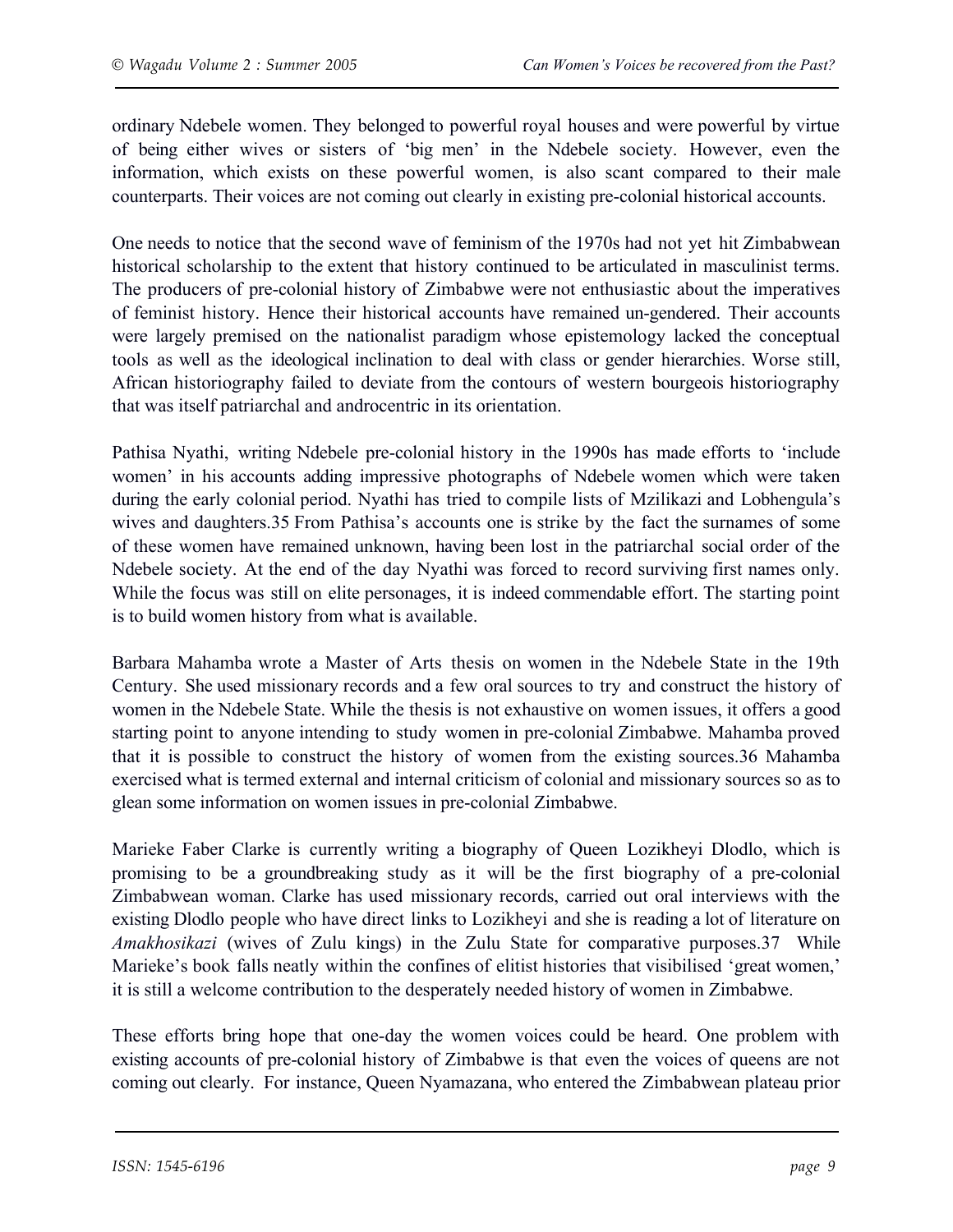to the Ndebele and inflicted devastating defeat on the last *Mambo* Chirisamuru, has remained unknown. In Shona history, only Nehanda is known as though she was the only woman in precolonial Shona history. The main challenge to be engaged is how can we recover the voices of women from pre-colonial past?

#### **Can Women's Voices be recovered from the Past?**

One of the main difficulties of doing history in a new way (incorporating women in their own right as women) relates to the difficulties and limitations inherent in the existing sources of history. The first problem relates to the survival and non-survival of sources, the former of which are often partial or fragments. The second problem is akin to the fact that the sources that do survive are based on another's interpretation of what actually happened and what was worth of being recorded in the first place. This problem is common to both oral and documentary sources. The third problem is that of the historian's interpretation of sources, an act that is ideological and political through and through, and therefore partial. Researchers of women history have to devise ways of transcending these problems. New approaches are required to enable historians of women studies and feminists to interpret the past in a way which means that women are not only visibilised but that their role as actors and agents are more fully understood.

The starting point is to look at the particular ways in which women have been represented both by previous historians and within historical sources themselves. It is the role of the historian to retrace and uncover the process through which women have been represented in narrow, particular, and marginalised ways. Understanding the ways, in which women have been silenced, represented or invisibilised necessitates an engagement with the power relations embedded within and informing historical accounts and records of the past. One important point to recognise is that the voicelessness of women was a construction of society, and therefore, there is need to develop a clear understanding of inequalities of power as central determinants rather than variables in the history making process. This realisation will take the historian of women studies to the interrogation of the relationship between power and knowledge, noting that the archive itself and existing historical narratives are a form of knowledge reflecting particular power configurations.38

A distinctive feature of doing history in a new way is the synthesis of a variety of methodologies otherwise known as interdisciplinarity. Himani Bannarji celebrated this approach in these words, 'Memories, experiences, daily practices, and oral histories now jostle with conventions of disciplines, allowing for recreations never seen before. Disciplinarian purity has finally yielded to hybridities such as historical sociology.'39 Indeed historians of women studies and feminists must begin to push from the boundaries of what has traditionally been seen as history and must begin to ask new questions. Below I discuss some of the approaches that can be employed in the struggle to recover women voices in general.

#### **Subaltern approaches**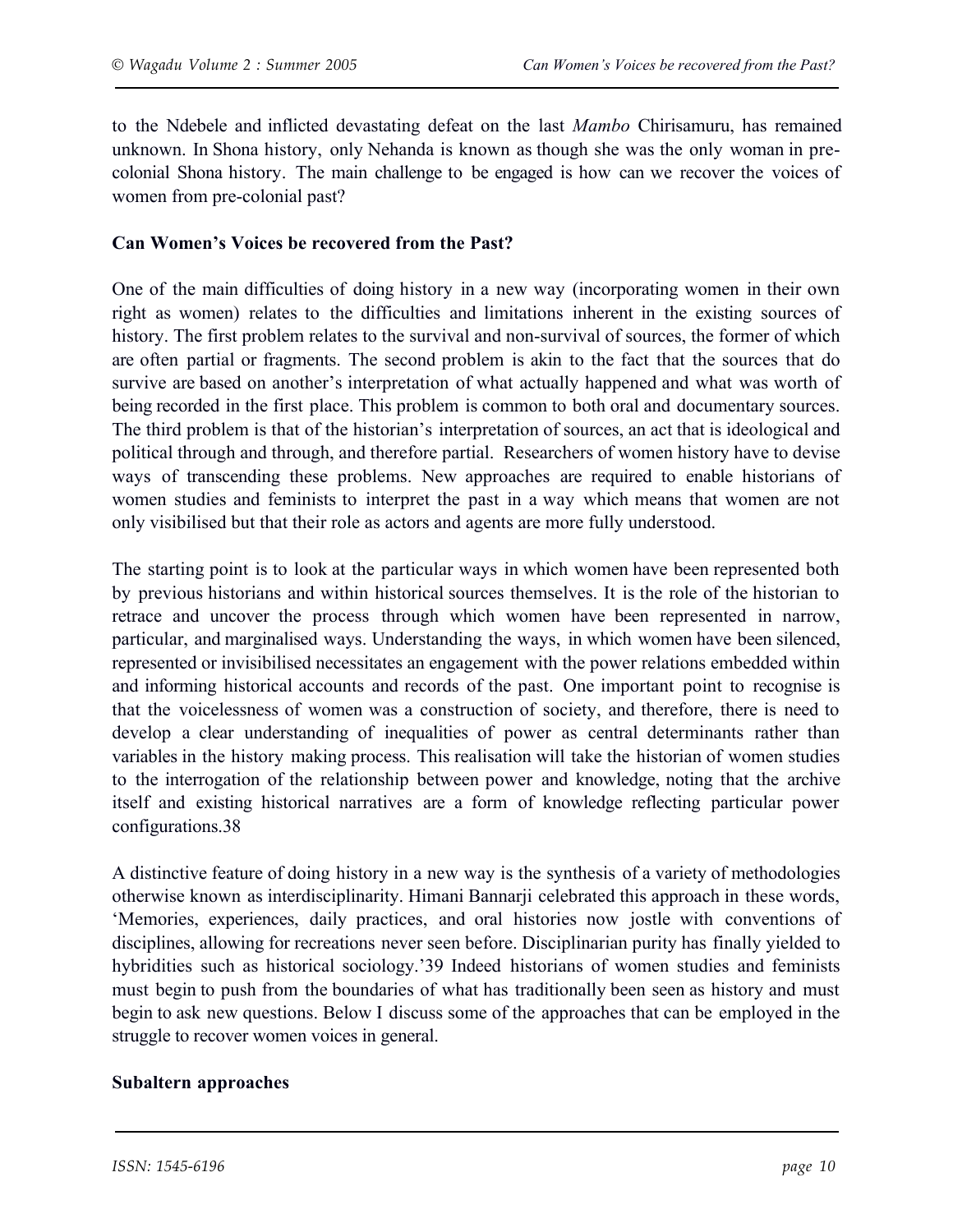Subaltern studies are concerned with rescuing from the condescension of posterity the pasts of the socially subordinate groups. It is anti-elitist approach to history writing. Its declared aim was to produce historical analyses in which the subaltern groups were viewed as the subjects of history.40 Women belong to the subaltern groups and as such insights from these studies can contribute to the advancement of research on women history in general.

The quest for a history in which the subaltern was the maker of their own destiny brought researchers of the subaltern to the interrogation of the relationship between texts and power. Historical archives are collections of documents and texts of various kinds. Historians of subaltern social groups made an important realisation that the subaltern social groups like peasants and women do not leave their own documents. Women and peasants do not speak directly in archival documents, which are by and large produced by the ruling classes. As such historians concerned with recovering women voices and recuperating peasant experiences in history must turn to the resources of other disciplines for help such as anthropology, demography, sociology, archaeology, and human geography. They also noted that that those who are invisible from the existing historical narratives were not inarticulate. They indeed expressed themselves in several ways. What is needed is to employ expertise from sociologists, ethnographers, demographers, and geographers, as a means to interpreting evidence.41

Subaltern studies emphasise the need for the historian to develop a conscious strategy for reading the archives, not simply for the biases of the elite but for the textual properties of these documents, in order to get at the various ways in which elite modes of thought represented the refractory figure of the subaltern and their practices. The architects of subaltern studies innovatively opened the way for literary theory into historical studies. They focused on the textual properties of archival documents and considered representation as an aspect of power relations between the elite and the subaltern.

While scholars like Gayatri Spivak have mounted a serious challenge to subaltern approaches, pointing to the absence of gender questions and lack of problematisation of the 'subject' in subaltern studies, there is no doubt that insights from these studies have led to a revolution in conceptualisation of history. Spivak doubted the very agenda of letting the subaltern speak and condemned it as a nostalgic search for non-existent origins.42

One must note that the scholars of subaltern studies have since responded to some of the criticism levelled against their work. For instance Partha Chatterjee and others have seriously engaged feminist and gender issues.43 Subaltern approaches to history cannot be ignored by historians of women studies and feminists in their search for new methodologies because they provide a promising framework towards recovery of women voices.

#### **Foucauldian Post-structuralism**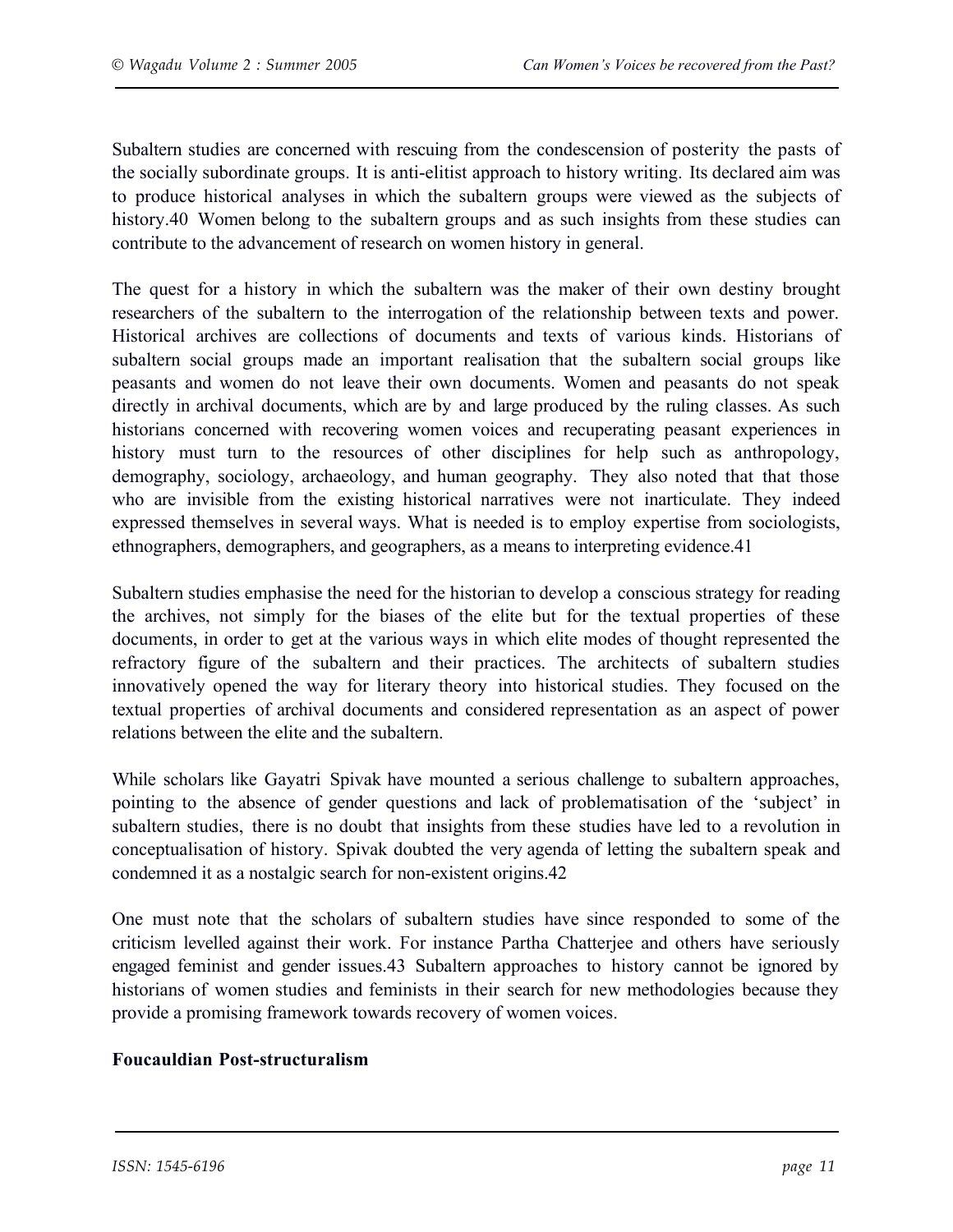An initial issue is the centrality of the text to post-structuralist thought. The focus is on how texts are produced, used and interpreted. A leading post-structuralist, T. Hawkes noted that a text could be treated as either *readerly* or *writerly*. *Readerly* is when a reader remains passively oriented towards a text, reading it *straight*, without making any attempt to interpret it. Treating a text as *writerly*, involves creative and critical interpretation, making the text one's own, and relating it to other experiences.44 There is no doubt that the producers of gender-blind histories treated their text *readerly*. Hence they missed the voices of women.

There is therefore urgent need for a new way of reading and (re) interpretation of sources of history if the women voices are to be recovered. Historians of women studies and feminists must carefully approach sources particularly written text, so as to avoid the mistakes of their predecessors. Their task involve approaching the sources *writerly*, factoring in gendered, raced, classed, as well as hetero-sexist criteria around the framework of their interpretation. A prerequisite of the task of interpreting sources in this way is the act of *seeing*, which necessitates taking a consciously critical stance that invites the potential *seer* to use double-consciousness so often ascribed to feminists working within the academy to read between lines.45 In order to be able to *see*, the researcher has to be appraised of the traps of language.

Post-structuralist thought is very powerful on the issue of understanding the traps of language. It states clearly that it is in language that 'our subjectivity as well as social organisation are defined, contested, and constructed.' Post-structuralists also alert researchers to the issue of *meaning*. To them meaning is constructed in the relations between the originator of a statement, the language in which it is expressed, the discourse in which it forms a part, and the understandings of those who read or hear, and interpret it. In reading a text, the emphasis must be in the contextual interpretation so as to empower the reader to take from a text what is useful and important, even if this was not central to the author's focus and intentions.46

The Foucauldian post-structuralism has a key feature, which it shares with its cousin postmodernism, that is a stance of 'incredulity towards metanarratives.' In this way it enables researchers to deconstruct dominant knowledge, opening up hidden workings of gendered power/knowledge nexus. Foucault's conceptualisation of power allows researchers of women history to retrace a place for women agency with respect to power relations, and to see how the deconstruction of discourses is an important aspect of and precursor to the construction of resistant counter-discourses. According to Foucault, 'we can never be ensnared by power; we can always modify its grip in determinate conditions and with a precise strategy.'47 This means that even women voices cannot be trapped in masculinist power relations forever. A precise strategy is needed to recover these voices. Deconstruction of dominant historical knowledge is one of the starting points.

#### **What can be done?**

Women voices can be recovered from the past as long as researchers devise new ways of doing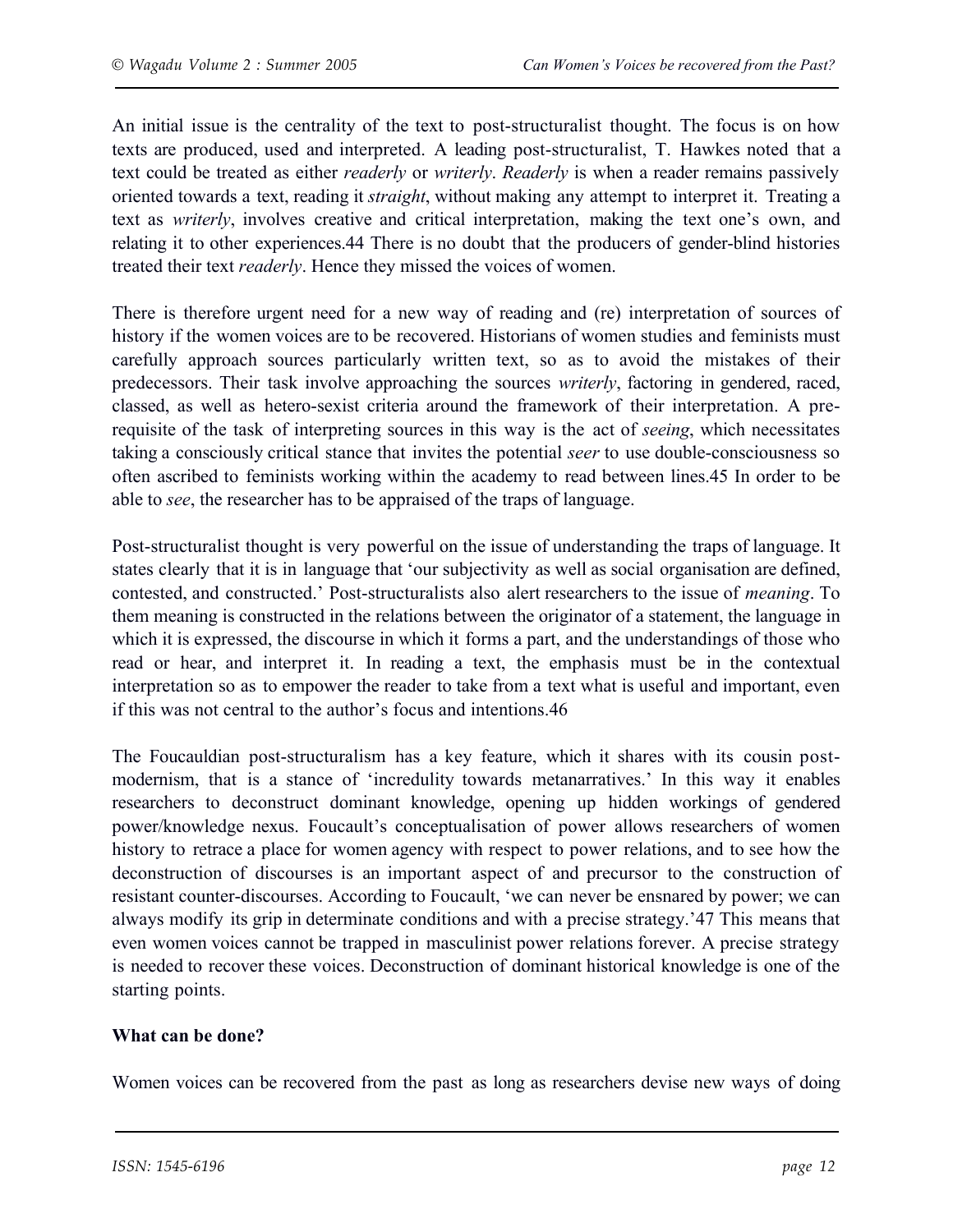history, involving asking new questions, changing masculinist perspective of history, reinterpretation of sources with the hindsight of gender categories, and building greater rapprochement between feminist, minority, post-colonial and subaltern scholarship. Scholars of women history and feminists must develop skills superior to those of a traditional historian, enabling them to read between lines, reading from the margins, transcending traps of language, understanding refraction of women's lives, and listening and interpreting silences in both oral and written sources of history. Existing histories of pre-colonial Zimbabwe made women invisible because its producers, by pursuing what was deemed most significant and important about the past, asked wrong questions. Historical questions were framed within the androcentric social order, where the activities of males were considered important. Writers of women history must begin to ask new questions that conventional history either has not thought to ask or rejected as non-questions that were too subjective. Asking such non-questions entails approaches, which aim to catch at some of the missing persons in various societies' version of the past. Those missing persons were women. The endeavour of refocusing the lens of history, then is from the very on set, one which seeks not only to change history's existing emphasis on men as actors and agents of history in order to stress the role of women in past societies, but to do history differently. The call is for a new way of doing history that recognises that women's history is human history writ large.

Scholars of women history and feminists must begin to engage African oral literature with a view to decipher women voices. Songs, proverbs, riddles, praise poems, metaphors, folk tales etc are a rich embodiment of African wisdom and ideologies. Women like other subaltern social groups were not passive in the face of male power and oppression. They devised methods to mock and ridicule male power via such means as songs, child naming, riddles, and folk tales. J. Scott and Achille Mbembe have shown that ordinary people are not fooled by or passive objects of power and domination, but regularly mock and ridicule it through vernacular rewriting of party slogans, through gossip, and through popular cartoons.48 It is clear that aside from covert manoeuvring and private negotiations, there were culturally accepted means by which women could express dissatisfaction and criticise superiors whom they would dare address directly. Therefore, the search for women voices cannot be found in formal structures of power and authority. It must be sought in such informal ways of communication as gossip. Again through pointed names and barbed lyrics, women boldly and openly confronted their social superiors, if only indirectly. The problem with this approach is that the starting point is rather difficult. One needs to gather the songs, names, proverbs, riddles, praise poems, folk tales, myths and legends as a start. Some of these oral literatures are no longer available. Pre-colonial Zimbabwean societies just like other pre-colonial states were pre-literate, so it was difficulty to keep such immaterial aspects of society as songs for posterity. But praise poems and folk-tales are available as a new source for women history. Women themselves were the custodians of this rich cultural tapestry. The other problem which is aligned to this research is that of dating of oral literature to make sure this one dates back to the pre-colonial era.

There is need for historians to embark on a systematic interpretation of myths of origins and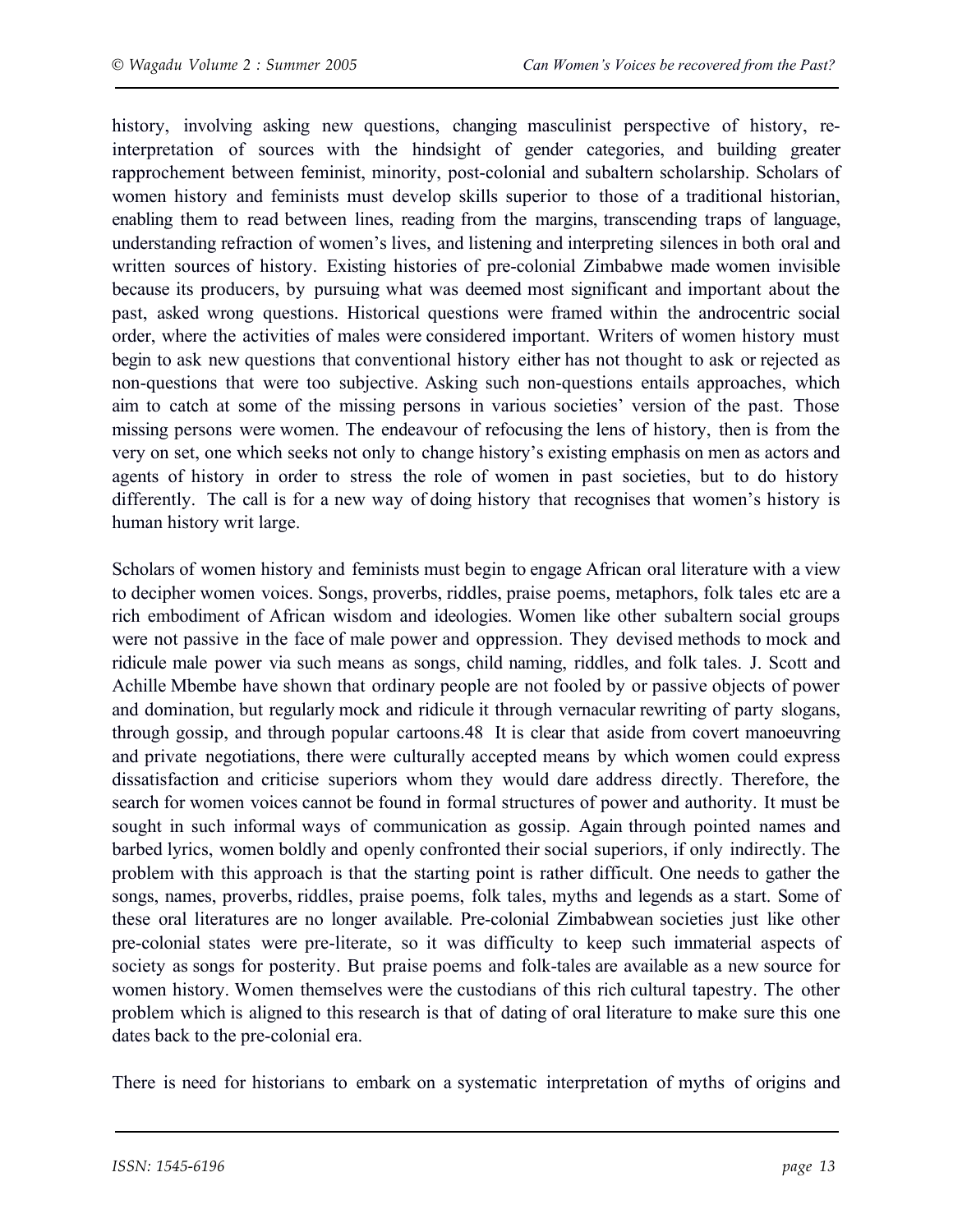legends as they say a lot about women issues. For instance, women's fertility, sexuality, and magical life figure prominently in the myths of origin of African societies, indicating beyond doubt the women were once influential. Female ancestors are regularly mentioned in the myths of foundation of African kingdoms and chiefdoms. In many of these myths and legends, the seductive powers of women are said to have been used to trap particular rulers, thus making way for brothers or fathers' enthronement. In many charter myths, there is a strong association between female fertility and the fertility of the land, often represented by the rainmaking power of a female ancestor. Legends contain stories of legendary women with powers and skills such as hunting and fighting which are now considered a preserve of male gender. Indeed female ancestors not only founded lineages and saved their people from starvation or danger, their medium wielded political power too. Only Ifi Amadiume has proven and successfully recovered the voices of Igbo women of Nigeria during the pre-colonial era. Her work must inspire Zimbabwean historians to do the same for pre-colonial women whose voice has remained unheard.

I am inspired by the research of Marc Epprecht, particularly his forthcoming book entitled, *Hungochani: The History of a Dissident Sexuality in Southern Africa*. Through careful consideration of cryptic sources combined with the queer theory, Epprecht has managed to shed light on a range of gendered relationships and discourses, including homosexuality that is generally submerged in academic language that poses as scientific or gender-blind. Epprecht has painstakingly undertaken the task of double reading of existing texts, involving disentanglement of facts from tropes guided by the torchlight of queer theory. He has gone to the extent of reading rock paintings searching for gender issues. Epprecht has also carefully read the archaeology and ethnography of the modern day descendants of the San in his search for any clues on their sexuality. At the end of the day he has succeeded in producing a convincing account of sexuality in Southern Africa.49 It is such industriousness that is required on the part of historians if women voices are to be recovered from the past. If Epprecht is able to reconstruct such a complex issue as sexuality, then it is possible too to combine a multiplicity of methodologies to recover women's pre-colonial past.

I do not agree with Gayatri Spivak's insistence that the voice of the colonised subject, and especially the colonised female subject, can never be recovered-it has been drowned out by the oppressive collusion of colonial and patriarchal discourses.50 My argument is in line with Gyan Prakash that we must continue to engage the dominant discourses, deconstructing them in such a way that the subaltern is visibilised.51 There is urgent need to grapple with the fundamental questions about the epistemological structures of power and cultural foundations of domination that continue to overshadow and decentre the voices of women.

#### **endnotes**

1**This paper was first prepared for presentation at** *Writing African Women: Poetics and Politics of African Gender Research International Conference*, University of Western Cape, Cape Town, South Africa, 19-22 January 2005.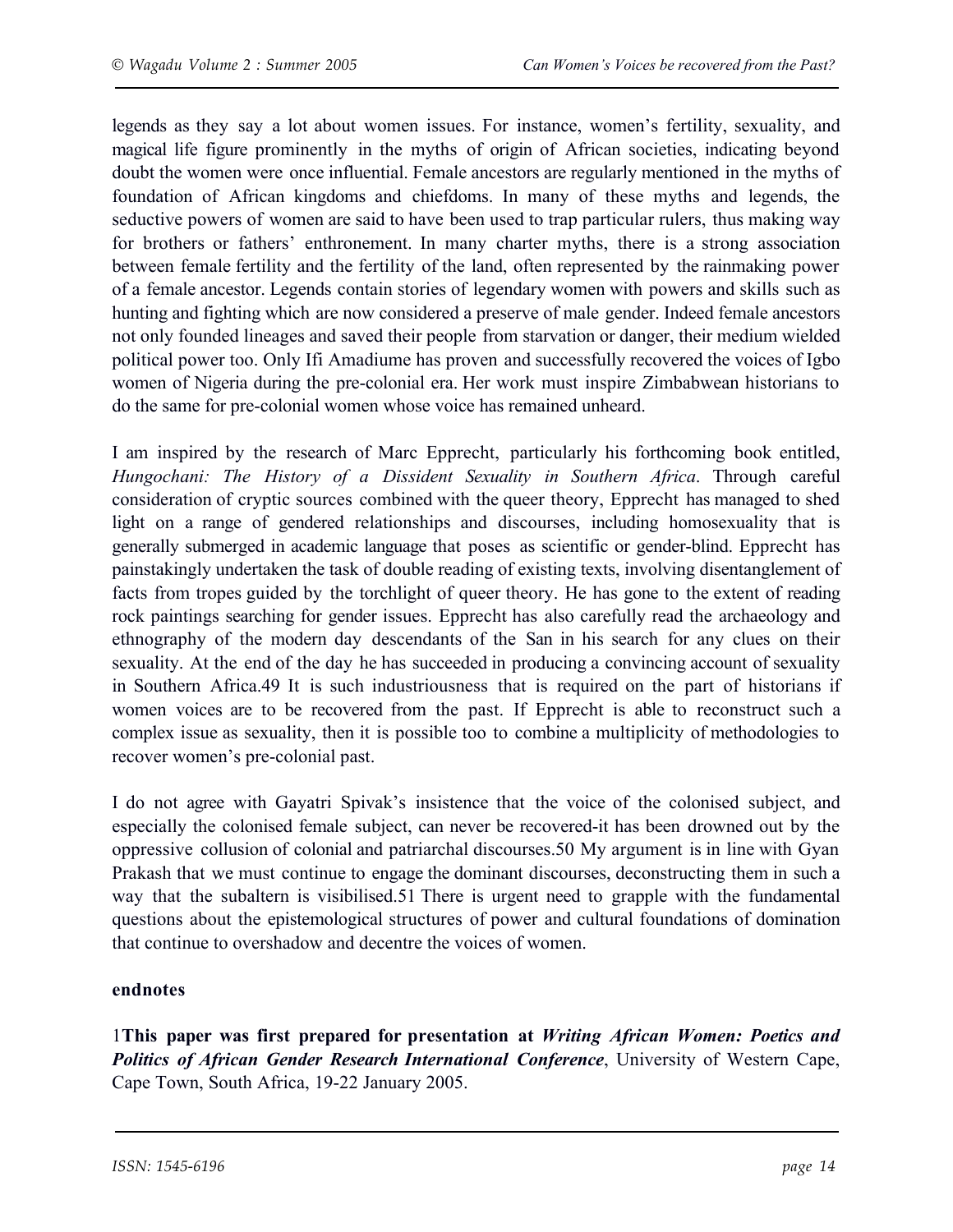2 Dr Sabelo J. Ndlovu-Gatsheni is a Zimbabwean historian. He taught History at the University of Zimbabwe, Harare (1995-2000), History and Development Studies at the Midlands State University, Gweru, Zimbabwe (2000-2004) and is currently teaching International Studies at Monash University, South Africa Campus, Roodepoort, South Africa.

3 The pioneers of history as a discipline believed in the possibility of finding and knowing historical truth, as long as one worked hard to fight against distortions, errors, and the demagogic tendencies of politicians and historians alike. These scholars were positivists and empiricists. To them history was able to come out as an uncontested given. See my critique of this type of scholarship in my paper entitled, *Rethinking Research Concerns and Approaches in Pre-Colonial History of Zimbabwe: An Essay in Method*, (paper presented at St. Anthony's college, University of Oxford, 12 June 2004).

4 I have advanced this argument in my paper entitled, *Rethinking Research Concern and Approaches*.

5 Subaltern is derived from the military referring to officers under the rank of captain. It was brought to political theory by Italian political scientist and theorist, Antonio Gramsci. However for the purposes of this study, I derived the term subaltern from the work of the Indian historian Ranajit Guha who inspired what came to be known as Subaltern Studies, an anti-elitist approach to history writing concerned about 'rescuing from the condescension of posterity the pasts of the socially subordinated groups in India' Refer to Ranajit Guha (ed.), *Subaltern Studies 1: Writing on South Asian History and Society*, (Oxford University Press, Delhi, 1982)

6 On Derrida see E. Oger, *Jacques Derrida*, (Kok Agora, Kampen, 1995) and for Foucault see M. Foucault, 'Truth and Power' in C. Gordon (ed.), *Michel Foucault: Power/Knowledge: Selected Interviews and Other Writings 1972-1984*, (Harvester Press, London, 1980)

7 This does not mean that I ignore the critique of subaltern studies marshalled by such scholars as Gayatri C. Spivak in her influential article, 'Can the Subaltern Speak?' in P. Williams & L. Chrisman (eds), *Colonial Discourses and Post-Colonial Theory: A Reader*, (Columbia University Press, New York, 1994), pp 66-111. She criticizes the whole exercise of trying to capture the 'pure subaltern' voice as a nostalgia for lost origins that can no longer be recovered. My endeavour is not to recover the 'pure subaltern voice.' I don't believe in pure voices at all. My wish is to deconstruct metanarratives using insights from subaltern thinking.

8 H. Bannerji, 'Politics and the Writing of History' in R. Pierson and N. Chaudhuri (eds.), *Nation, Empire, Colony: Historicizing Gender and Race*, (Bloomington, Indiana, 1998), pp 15- 20.

9 A. Gallagher, C. Lubelska, and L. Louise, 'Introduction' in A. Gallagher etal (eds.), *Re-*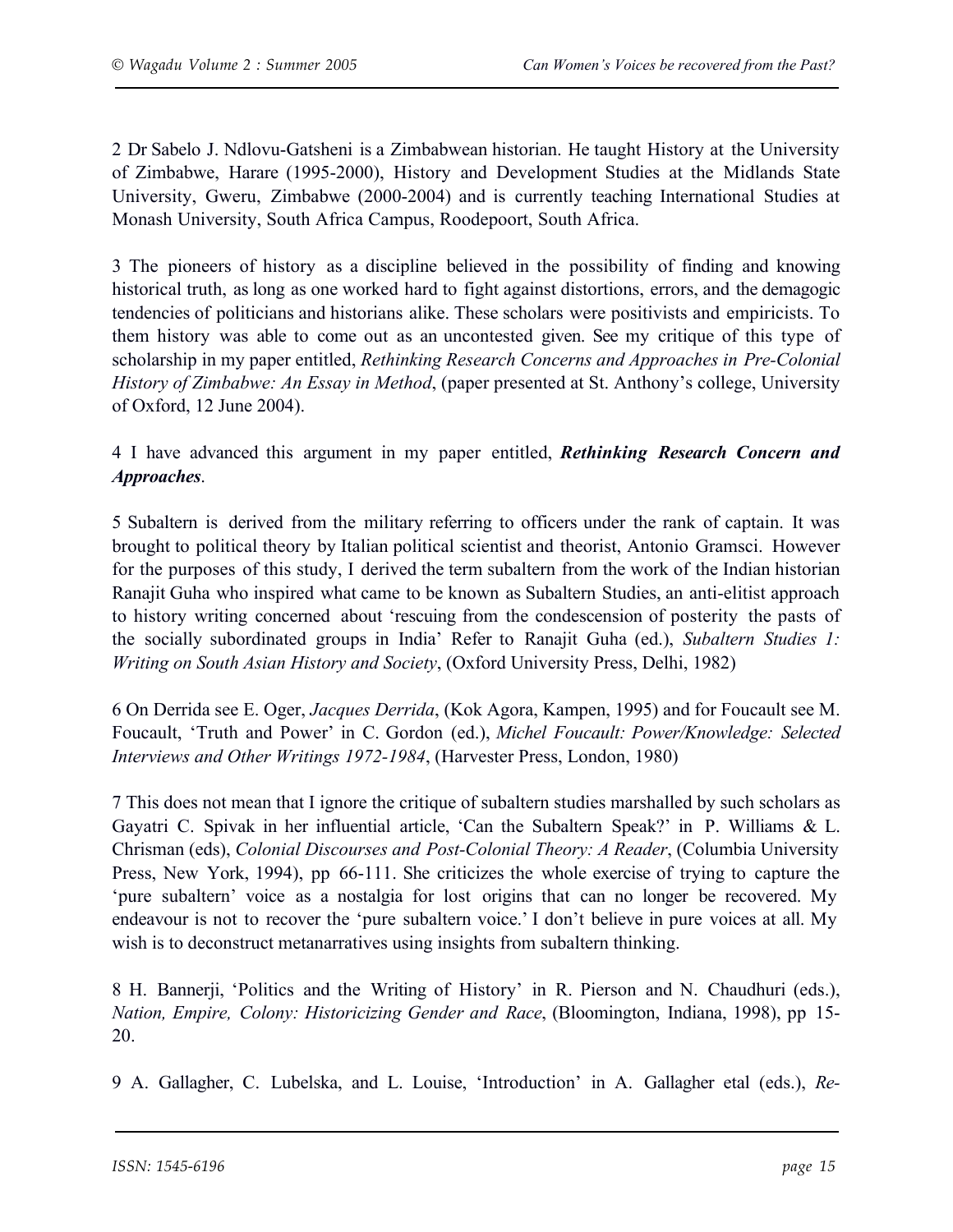*presenting the Past: Women & History*, (Pearson Education, London, 2001).

10 C. Paechter, 'Using Post-Structuralist Ideas in Gender Theory and Research' in B. Francis & C. Skelton (eds.), *Investigating Gender: Contemporary Perspectives in Education*, (Open University Press, Buckingham, 2001), pp 23-24.

11*Ibid*, p 42.

12 Quoted in C. Paechter, 'Using Post-Structuralist Ideas,' p 43.

13 S. B. Ortner, 'Is Female to Male as Nature is to Culture?' in Zimbalist- Rosaldo and L. Lamphere (eds.), *Women, Culture and Society*, (Stanford University Press, Stanford, 1974)

14 Horace Campbell, *Reclaiming Zimbabwe: The Exhaustion of the Patriarchal Model of Liberation*, (Africa World Press, Trenton, 2003), pp 9-10.

15 Ortner, *Making Gender*, p 16.

16 At the University of Zimbabwe, there is Dr Josephine Nhongo-Simbanegavi who is concerned with women issues particularly within the nationalist movements. At Midlands State University I introduced two modules on women issues namely, *Introduction to Gender Studies* and *Gender & Development in Africa.* These modules were very popular with students and I used them to seed feminist thinking and gender consciousness.

17 Elizabeth Schmidt, *Peasants, Traders and Wives: Shona Women in the History of Zimbabwe, 1870-1939*, (Baobab, Harare, 1996), p 1.

18 The statement of Hugh Trevor Roper was widely quoted and elicited responses from Africanist and nationalist historians as they inaugurated African history as a counter to imperial history.

19 Schmidt, *Peasants, Traders and Wives,* p 1.

20 Gender-neutrality refers to studies that made no distinction between genders implying that what is said or written is equally valid for and for all genders. Gender-blindness refers to lack of awareness of distinctions of gender. Gender-biasness refers to orientation towards one gender usually masculine.

21 Paul. Tiyambe Zeleza, 'Gender Biases in African Historiography,' in A. Imam, A. Mama and F. Sow (eds.), *Engendering African Social Sciences*, (CODESRIA, Dakar, 1997), p 81.

22 For instance, David Norman Beach's books are devoid of any details on women experiences.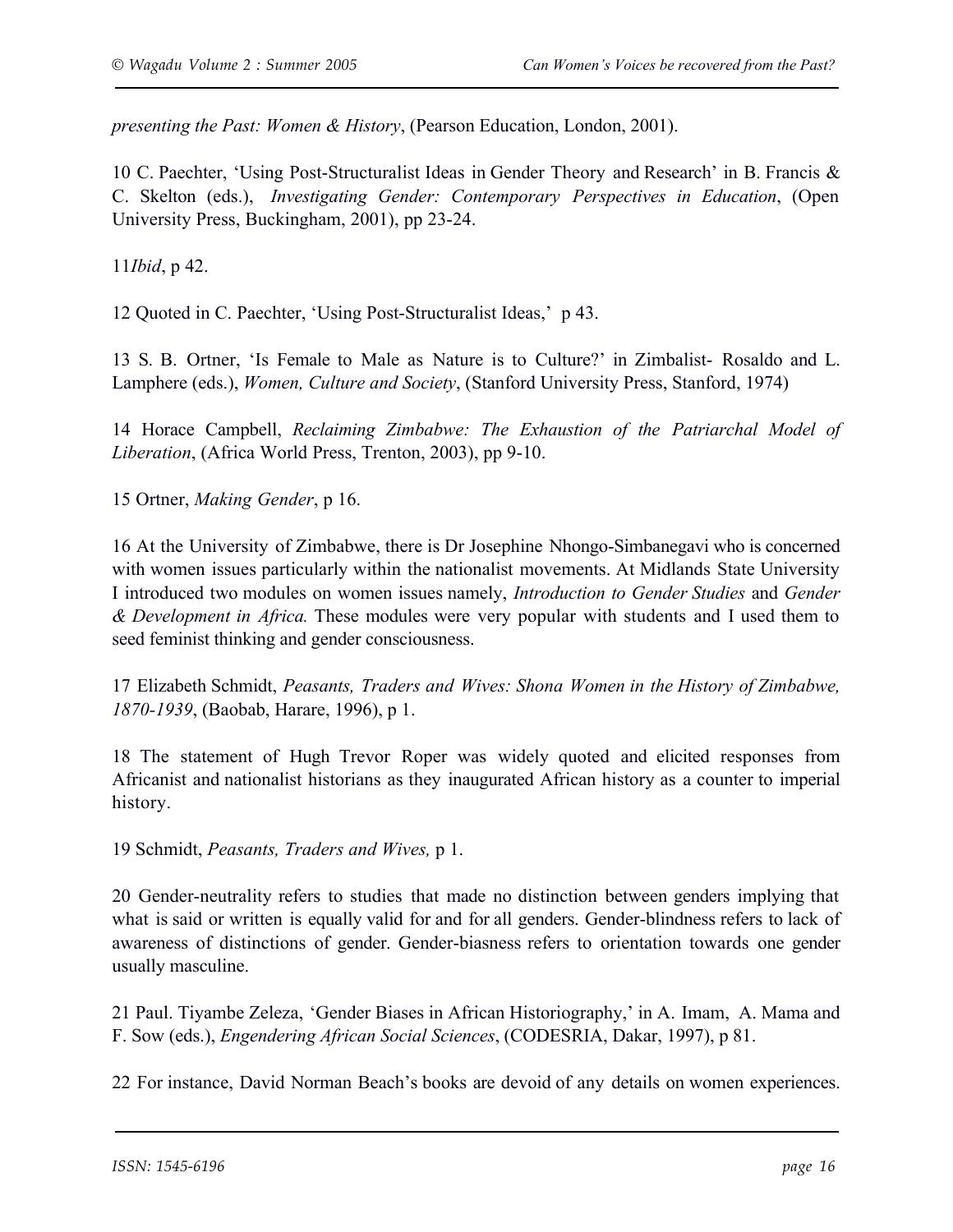In his *Shona and Zimbabwe, 900-1850*, the index does not even direct us to women issues. They are not even listed.

23 Refer to the creative works of Solomon Mutswairo and Yvone Vera on Nehanda. Terence Ranger wrote about Nehanda in his book, *Revolt in Southern Rhodesia* published in 1967, not because she was considered an important female historical figure but that she was a spirit medium. The focus was on spirit mediumship and war rather than on women.

24 Beach, *The Shona and Zimbabwe, 900-1850*, (Mambo Press, Gweru, 1980).

25 In histortical accounts of pre-colonial Zimbabwe, there appear to be two Nehandas. Nehanda the historical figure and Nehanda the legendary spirit medium. We know very little about Nehanda the historical female character.

26 Beach, *War and Politics in Zimbabwe, 1840-1900*, (Mambo Press, Gweru, 1986).

27 Beach, 'An Innocent Woman, Unjustly Accused? Charwe, Medium of the Nehanda Mhondoro Spirit, and the 1876-7 Central Shona Rising in Zimbabwe' in *History in Africa*, 25, (1998), pp 27-54.

28 Marc Epprecht, 'A 'Beachean' Critique of Recent English-Language Historiography on Gender and Sexuality in Sub-Sharan Africa' (Paper presented at the University of Alberta, 2000).

29 Ibid. See also Joseph Miller, 'Nzinga of Matambain a New Perspective' in *Journal of African History*, 16, (1975), pp 101-16. Refer also to John Thorton, Legitimacy and Political Power: Queen Nzinga, 1624-1663' in *Journal of African History*, 32, (1991), pp 15-40.

30 Sexualised power differentials were not taken seriously at all.

31 S.I.G. Mudenge, *A Political History of Munhumutapa,* (Zimbabwe Publishing House, Harare, 1988). As the title indicates the focus of the book was on politics and war.

32 Hoyini H.K. Bhila, *Trade and Politics in a Shona Kingdom*, (Longman, London, 1982)

33 Ngwabi Bhebe, *Christianity and Traditional Religion in Western Zimbabwe, 1859-1923*, (Longman, London, 1979)

34 Julian R.D. Cobbing, 'The Ndebele Under the Khumalos, 1820-1896, (Unpublished PhD thesis, University of Lancaster, 1976)

35 Pathisa Nyathi, *Igugu LikaMthwakazi: Imbali YamaNdebele, 1820-1893*, (Mambo Press, Gweru, 1994)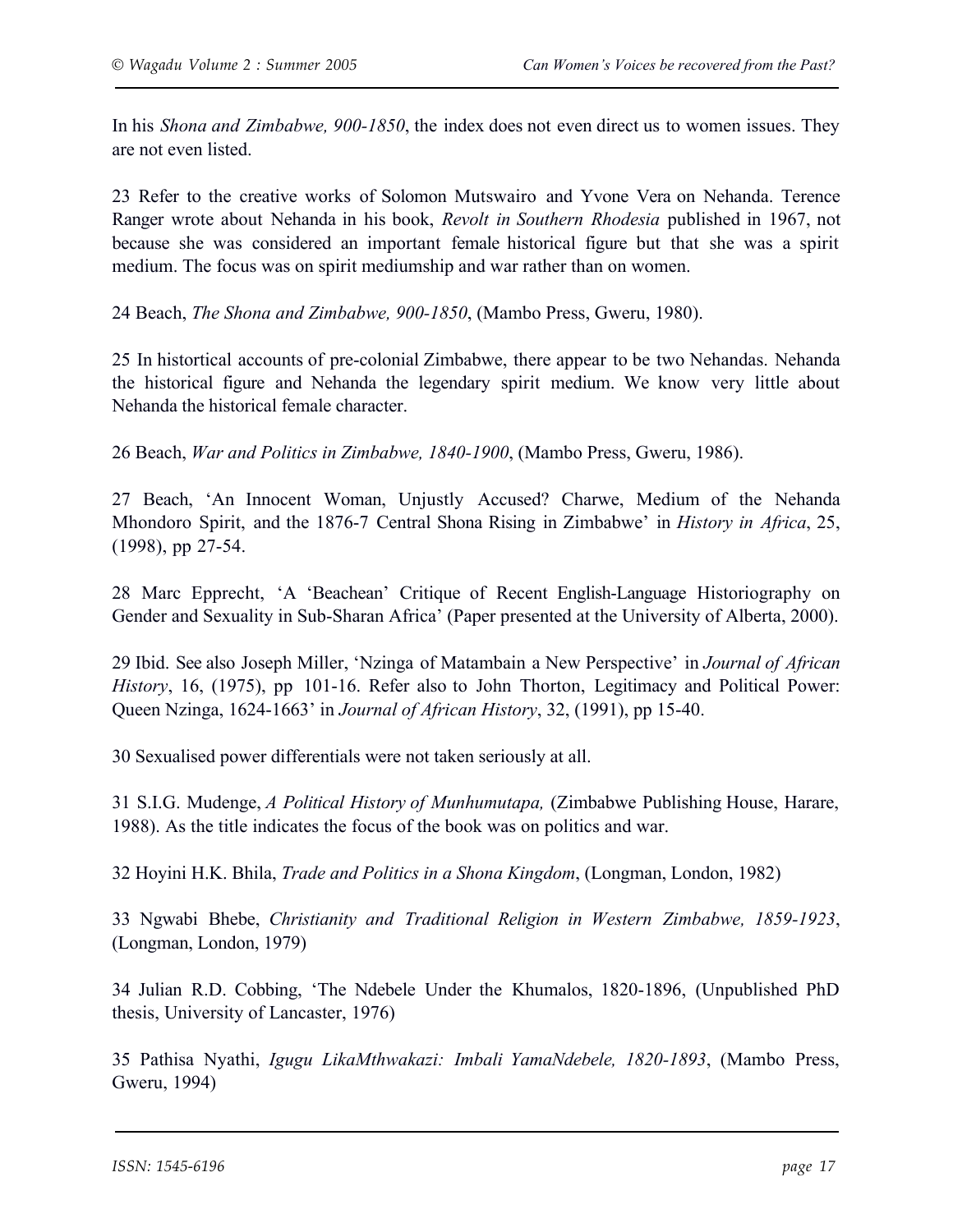36 Barbara Mahamba, 'Women in Ndebele History' (Unpublished MA thesis, University of Zimbabwe, 1996)

37 Marieke Clarke, 'Queen Lozikheyi' (Ongoing book). Marieke has also made effective use of Jennifer Weir's PhD thesis on the Zulu.

38 Refer to Michel Foucault, 'Truth and Power' in C. Gordon (ed.), Michel Foucault: *Power/Knowledge: Selected Interviews and Other Writings, 1972-1984*, (Harvester Press, 1980)

39 H. Bannerji, 'Politics and the Writing of History,' p 269.

40 Ranajit Guha, (ed.), *Subaltern Studies1: Writings on South Asian History and Society*, (Oxford University Press, Delhi, 1982)

41 Keith Thomas, 'History and Anthropology' in *Past and Present*, 24 (1963), pp 3-18 turned to anthropology in search of ways of getting to the experiences of subaltern classes. Refer also to the work of Joseph E. Weber, *Peasants into Frenchmen: The Modernisation of Rural France, 1870-1914*, (Stanford University Press, Stanford, 1976), p vxi.

42 Her influential article is entitled, 'Can the Subaltern Speak' in P. Williams and L. Chrisman (eds), *Colonial Discourses and Post-Colonial Theory: A Reader*, (Columbia University Press, New York, 1994).

43 P. Chatterjee, *Nationalist Thought and the Colonial World*, (Zed Books, London, 1986)

44 T.Hawkes, *Structuralism and Semiotics*, (Methuen, London, 1997), pp 205.

45 Ibid.

46 C.Paechter, 'Using Post-Structuralist Ideas in Gender Theory and Research,' pp 40-42.

47 Ibid, p 24.

48 Achille Mbembe, *On Postcolony*, (University of California Press, Berkeley, 2001). See also J. Scott, *Weapons of the Weak: Everyday Forms of Resistance*, (Yale University Press, New Haven, 1985) See also Scott, *Domination and the Art of Resistance: Hidden Transcripts*, (Yale University Press, New Haven, 1990).

49 Marc Epprecht, *Hungochani: The History of Dissident Sexuality in Southern Africa*, (in press).

50 Gayatri Chakravorty Spivak, "Can the Subaltern Speak?" in Gary Nelson and Lawrence